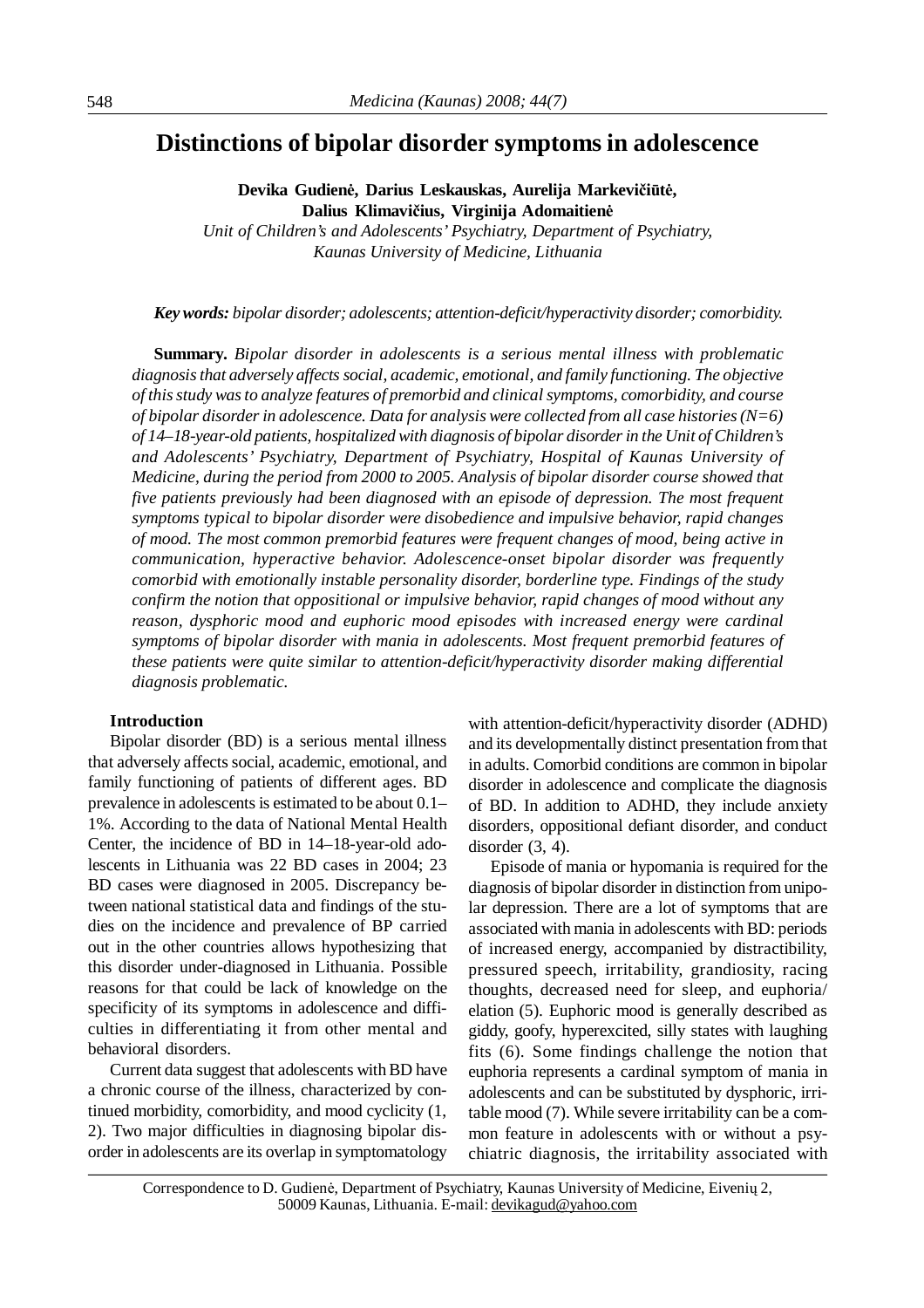mania has a much more hostile, vicious, and attacking quality. In addition to a general level of irritability, adolescents with mania also present with extremely impairing dysphoric, explosive episodes that generally occur daily with little or no precipitant. These explosions can last up to an hour or longer and may involve destruction of property. During these rages, adolescents are hard to calm and often lash out physically at those around them. Swearing and hostile comments are also common (6). Other clinical presentations of adolescent bipolar disorder are variable, including disruptive behavior, moodiness, irritability, difficulties in sleeping, impulsivity, hyperactivity, and decreased concentration. Episodically they experience short attention span, low frustration tolerance, explosive anger followed by periods of guilt, depression, and declining academic performance (8).

Adolescent-onset bipolar disorder is commonly comorbid with other psychiatric disorders, especially disruptive disorders. The major symptomatic difference between ADHD or conduct disorder and bipolar disorder is that disruptive disorders are chronic whereas mania in BD is episodic and shows itself with a change in functioning. Disruptive disorders reflect aberrant attention and/or behavior while mania is primarily characterized by abnormal mood and activity. In addition, earlier age of onset is more commonly seen in ADHD. Other psychiatric and medical conditions may also mimic symptoms of bipolar disorder. Differential diagnoses to be considered include thyroid disorders, neurologic disorders, substance abuse, ADHD, conduct disorder, schizophrenia (9).

Bipolar disorder generally has an insidious onset in adolescents. Nearly one-quarter of parents cannot identify an age of onset, but felt that the child had "always" had an abnormal mood, even by infant standards (10). Adolescents with BP spectrum disorders show a continuum of BD symptom severity from subsyndromal to full syndromal with frequent mood fluctuations (11). Adolescents unpredictably switching in and out of depression, irritable mania with explosions, and euphoric mania throughout the day, almost every day, with very little time spent in a regular age-appropriate mood state. Such a state has been referred to as *ultra-rapid cycling* and has been noted by a number of investigators (12, 13).

Adolescents with major depression are at high risk to develop BD (14). Bipolar disorder in adolescents is often familial  $(15)$ . Results of several studies suggest a familial link between bipolar disorder in parents and behavioral disinhibition in their offspring. Behavioral disinhibition may be a familially transmitted predisposing factor for dysregulatory distress later in life (16). Features frequently noted in adolescents with a heightened risk for bipolarity are anxious/worried, poor/distractible attention in school, easily excited, hyper-alert, mood changes/labile, role impairment in school, somatic complaints, and stubborn/determined. Five additional manic-like modes of behavior were found more evident among at-risk adolescents: high energy, decreased sleep, problems with thinking/concentration, and excessive and loud talking. Children of parents with BD episodically manifested mini clusters of potentially prodromal characteristics more frequently than the children of normal controls. None of these adolescents met any of the sets of diagnostic criteria for prepubertal bipolar disorder (17).

We did not manage to find any published results of studies on bipolar disorder of adolescents carried out in Lithuania. All studies on affective disorders of adolescents considered just unipolar depressive disorder and its relationship or comorbidity with various other pathologies (18–21). This study was intended as a pilot study to assess the features of adolescents' bipolar disorder and its possible influence on the diagnosing of this disorder.

The objective of this study was to analyze features of premorbid and clinical symptoms, comorbidity, and course of bipolar disorder (BD) in adolescence.

#### **Sample and methods**

Data for analysis were collected from all case histories (N=6) of 14–18-year-old patients, hospitalized with diagnosis of bipolar disorder in the Unit of Children's and Adolescents' Psychiatry, Hospital of Kaunas University of Medicine, during the period from 2000 to 2005. Diagnosis of the disorder was established by consensus of two or three childadolescent psychiatrists practicing in the department. Case histories included general demographic data, mental state description, and anamnesis of the course of the disorder and functioning before the onset of bipolar disorder provided by the parent or caretaker of the patient.

#### **Results**

During the studied period, five girls and one boy with diagnosis of BD were treated in the Unit of Children's and Adolescents' Psychiatry, Hospital of Kaunas University of Medicine. Their age ranged from 14 to 18 years (the mean age was 15.67 years).

Bipolar disorder with mania without psychosis was the most frequently diagnosed type of bipolar disorder (three cases). Other types of bipolar disorder were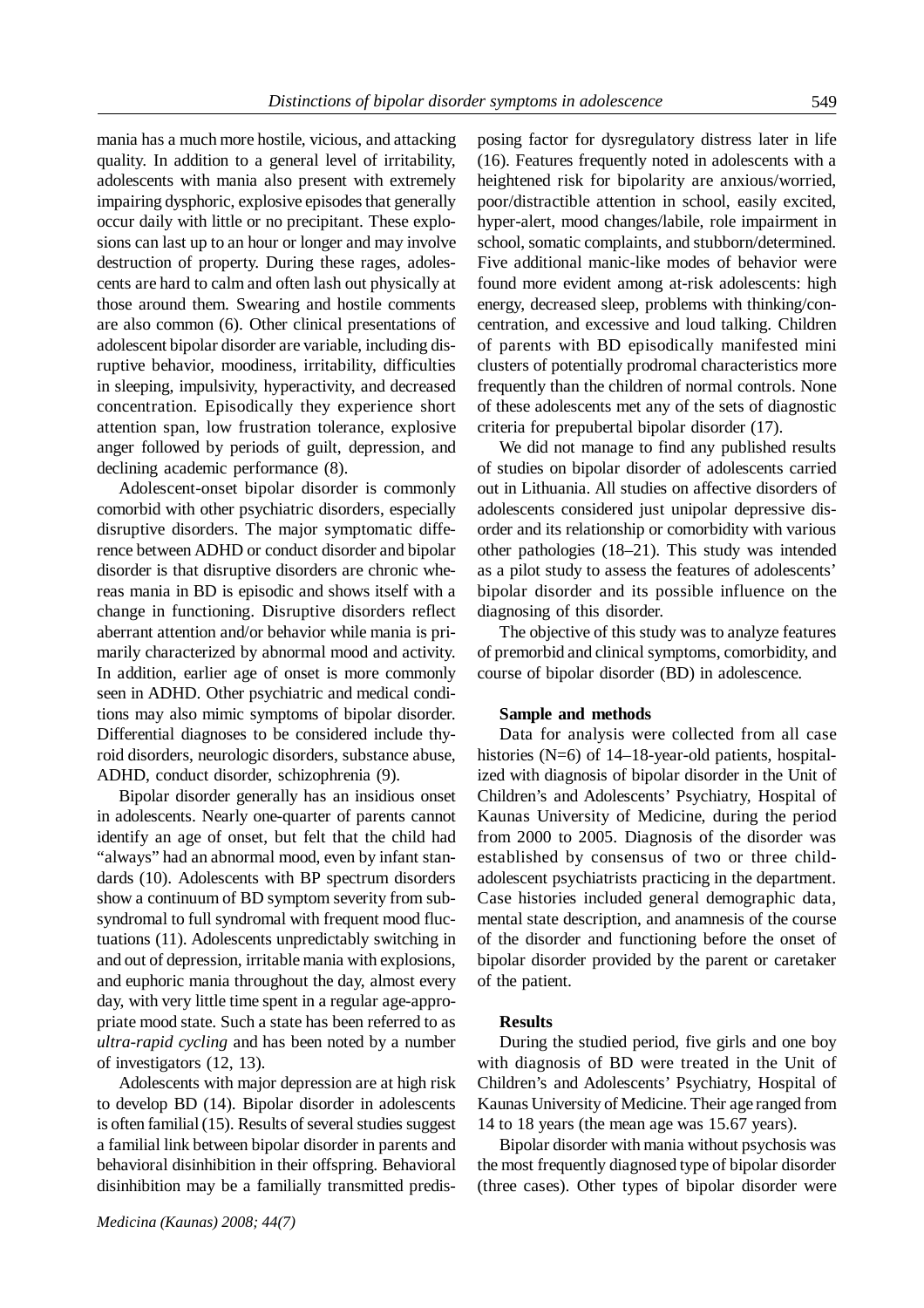diagnosed in single cases: bipolar disorder with hypomania (one case), mania with psychosis (one case), and moderate type of depression (one case).

Analysis of anamnesis concerning the course of the disorder showed that five patients previously had been diagnosed with an episode of depression. Two patients had been previously diagnosed with episode of hypomania. One patient had episode of mania without psychosis, and one adolescent had manic episode with psychosis.

Descriptions of mental state at the moment of establishing clinical diagnosis were analyzed to find the most frequent symptoms of BD in adolescents. Most frequent symptoms typical to BD with mania were disobedience and impulsive behavior, rapid changes of mood, dysphoric mood, and euphoric mood accompanied with increased energy (Fig.). Irritability associated with BD with mania was more hostile, vicious, with dysphoric, explosive episodes, than in normal adolescent emotional swings. Depressed mood with decreases energy and lack of self-confidence were noted in the case of bipolar disorder with moderate episode of depression.

Reports of parents about the functioning of the patients before the onset of the symptoms of BD were analyzed to assess the typical premorbid features of bipolar disorder. Analysis of anamnesis provided by parents showed that the most frequent premorbid features were frequent changes of mood (five cases) and hyperactive behavior (five cases), being active in communication (six cases). Other characteristic features of these adolescents were good results of the studies, lack of concentration of attention, disobedience. They resemble ADHD, which is more frequently diagnosed than BD in adolescence.

More than half (60%) of the patients studied had diagnoses of comorbid psychiatric and/or somatic disorders. Most frequent psychiatric diagnosis found was emotionally instable personality disorder, borderline type.

Comorbidity with euthyreotic struma was found in 33.3% of BD cases in adolescents (Table). Comorbid endocrine pathology had no significant influence on clinical symptoms, premorbid features of BD.

### **Discussion and conclusions**

Just six cases histories of bipolar disorder, found in the period of 6 years, was unexpected and allows us to hypothesize that bipolar disorder in adolescents is under- or misdiagnosed in Lithuania as it is



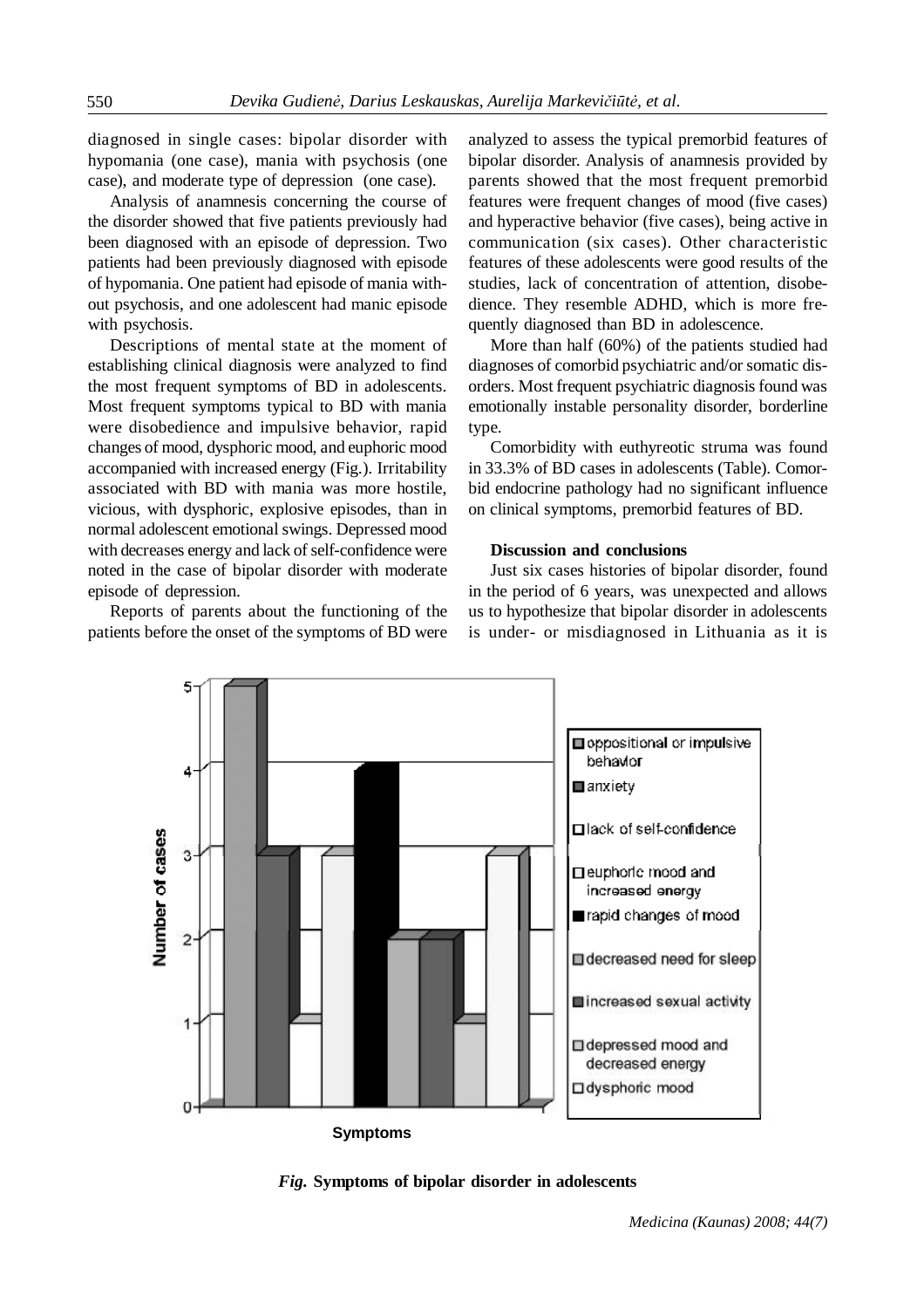| No. | Comorbid disorder                                             | n(%)    | Comments                                   |
|-----|---------------------------------------------------------------|---------|--------------------------------------------|
| 1.  | Emotionally instable personality disorder,<br>borderline type | 2(33.3) | All these patients had suicidal<br>attempt |
| 2.  | Adaptation disorder                                           | 1(16.7) |                                            |
| 3.  | Endocrine pathology                                           | 2(33.3) | Struma diffusa IA, euthyreotica            |

*Table.* **Comorbidity of bipolar disorder in adolescents**

contrasted with the data on the prevalence and incidence of BD in other countries. This supports opinion that bipolar disorder in childhood and adolescence is difficult to diagnose.

Most of the patients had manic or hypomanic episodes what was probably determined by the method of data collection – study was conducted in the hospital setting, while first episodes of depression were usually treated in outpatient settings.

Findings of our study confirm the notion that oppositional or impulsive behavior, rapid changes of mood without any reason, dysphoric mood, and euphoric mood accompanied with increased energy were cardinal symptoms of BD with mania in adolescents. Depressed mood accompanied with decreased energy, anxiety, and lack of self-confidence were typical to BD with moderate episode of depression. These symptoms have developmentally distinct presentation from that in adults with high rates of irritability, chronicity, and mixed states (3, 4).

Premorbid features of adolescence BD most frequently mentioned in psychiatric literature are hyperactive behavior, frequent changes of mood, anxiety, easily exited, hyper alert, somatic complaints. Most frequent premorbid features of BD in our study were quite similar to attention-deficit/hyperactivity disorder: frequent changes of mood, being active in communication, hyperactive behavior. ADHD symptoms are more typical for boys, but in our analyzed cases, similar symptoms were also incident to girls with BD. Premorbid features that were distinct from ADHD were more frequent and longer lasting change of mood, good marks at studies, and active involvement in after-class activities. In our every day clinical practice dealing with such cases of hyperactive, disobedient behavior with frequent changes of mood, childadolescent psychiatrists would consider these distinctions differentiating diagnosis between bipolar disorder of mania type and attention-deficit/hyperactive disorder.

Another problem establishing correct diagnosis of BD can be traced in the finding that the most frequent comorbid psychiatric disorder was emotionally instable personality disorder of borderline type. This diagnosis was based partially on the repeated suicidal attempts and impulsive behavior, symptoms that are also inherent in bipolar disorder. It shows that bipolar disorder can be misdiagnosed for the personality disorder especially in the older adolescents.

These findings of the study show that bipolar disorder is difficult to diagnose and requires future clinical studies to improve its diagnosing and treatment.

# **Bipolinio sutrikimo ypatybės paauglystėje**

# **Devika Gudienė, Darius Leskauskas, Aurelija Markevičiūtė, Dalius Klimavičius, Virginija Adomaitienė**

*Kauno medicinos universiteto Psichiatrijos klinikos Vaikų ir paauglių psichiatrijos sektorius*

**Raktažodžiai:** bipolinis sutrikimas, paaugliai, aktyvumo ir dėmesio sutrikimas, komorbidiškumas.

**Santrauka.** Paauglių bipolinis nuotaikos sutrikimas yra sunki liga, kuri neigiamai veikia socialinę, mokslo, emocinę gyvenimo sferą bei šeimos gyvenimą, yra sunkiai diagnozuojama. Tyrimo tikslas – išnagrinėti paauglių bipolinio sutrikimo klinikinius simptomus, komorbidiškumą, iki susirgimo vyravusius simptomus bei ligos eigą. Išanalizuotos visos ligos istorijos (N=6) 14–18 metų pacientų, kuriems diagnozuotas bipolinis sutrikimas ir kurie gydyti Kauno medicinos universiteto Vaikų ir paauglių psichiatrijos sektoriuje 2000–2005 m. Tiriant bipolinio sutrikimo eigą, nustatyta, kad penkiems pacientams iki hospitalizavimo jau buvo diagnozuoti depresijos epizodai. Būdingiausi bipolinio sutrikimo simptomai buvo nepaklusnus ir impulsyvus elgesys,